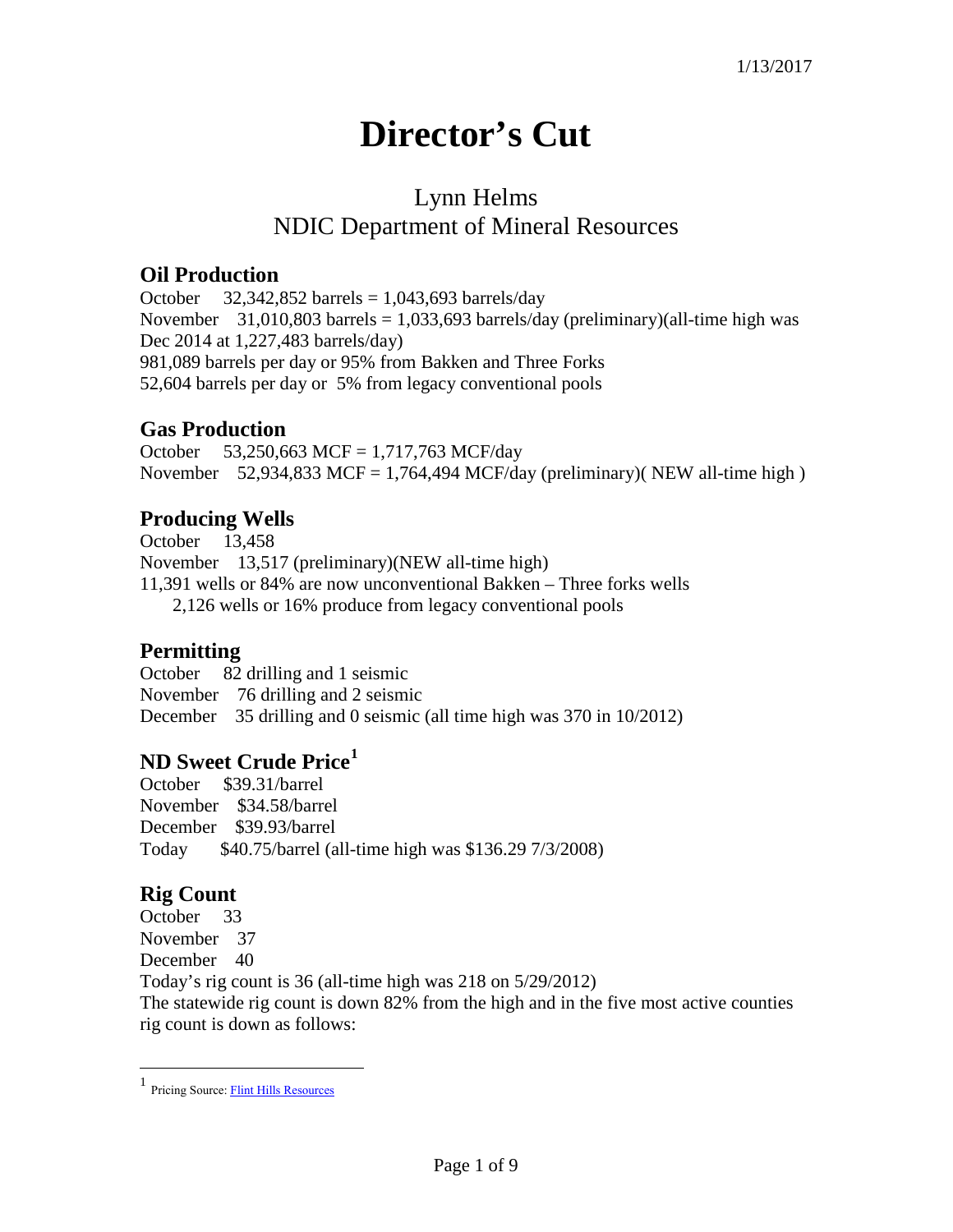| Divide | $-92\%$ (high was $3/2013$ )           |
|--------|----------------------------------------|
| Dunn   | $-74\%$ (high was $6/2012$ )           |
|        | McKenzie $-77\%$ (high was $1/2014$ )  |
|        | Mountrail $-95\%$ (high was $6/2011$ ) |
|        | Williams $-88\%$ (high was $10/2014$ ) |

#### **Comments:**

The drilling rig count increased four from October to November, then increased three from November to December, and is currently down four from December to today. Operators are shifting from running the minimum number of rigs to incremental increases throughout 2017, as long as oil prices remain between \$50/barrel and \$60/barrel WTI.

The number of well completions increased sharply from 46(final) in October to 71(preliminary) in November.

Oil price weakness is anticipated to last into the second quarter of 2017.

There was one significant precipitation event in the Minot area, eight days with wind speeds in excess of 35 mph (too high for completion work), and no days with temperatures below -10F. December 2016 and January 2017 will be a different story.

Over 98% of drilling now targets the Bakken and Three Forks formations.

Estimated wells waiting on completion<sup>[2](#page-1-0)</sup> is 839, down 21 from the end of October to the end of November.

Estimated inactive well count<sup>[3](#page-1-1)</sup> is 1,519, up 16 from the end of October to the end of November.

Crude oil take away capacity remains dependent on rail deliveries to coastal refineries to remain adequate.

Low oil price associated with lifting of sanctions on Iran, a weak economy in China, and the Brexit are expected to lead to continued low drilling rig count. Utilization rate for

 $\overline{a}$ 

<span id="page-1-0"></span> $2$  The number of wells waiting on completions is an estimate on the part of the director based on idle well count and a typical five year average. Neither the State of North Dakota, nor any agency officer, or employee of the State of North Dakota warrants the accuracy or reliability of this product and shall not be held responsible for any losses caused by this product. Portions of the information may be incorrect or out of date. Any person or entity that relies on any information obtained from this product does so at his or her own risk.

<span id="page-1-1"></span><sup>3</sup> Includes all well types on IA and AB statuses.

IA= Inactive shut in  $\geq$ 3 months and  $\leq$ 12 months

AB= Abandoned (Shut in >12 months)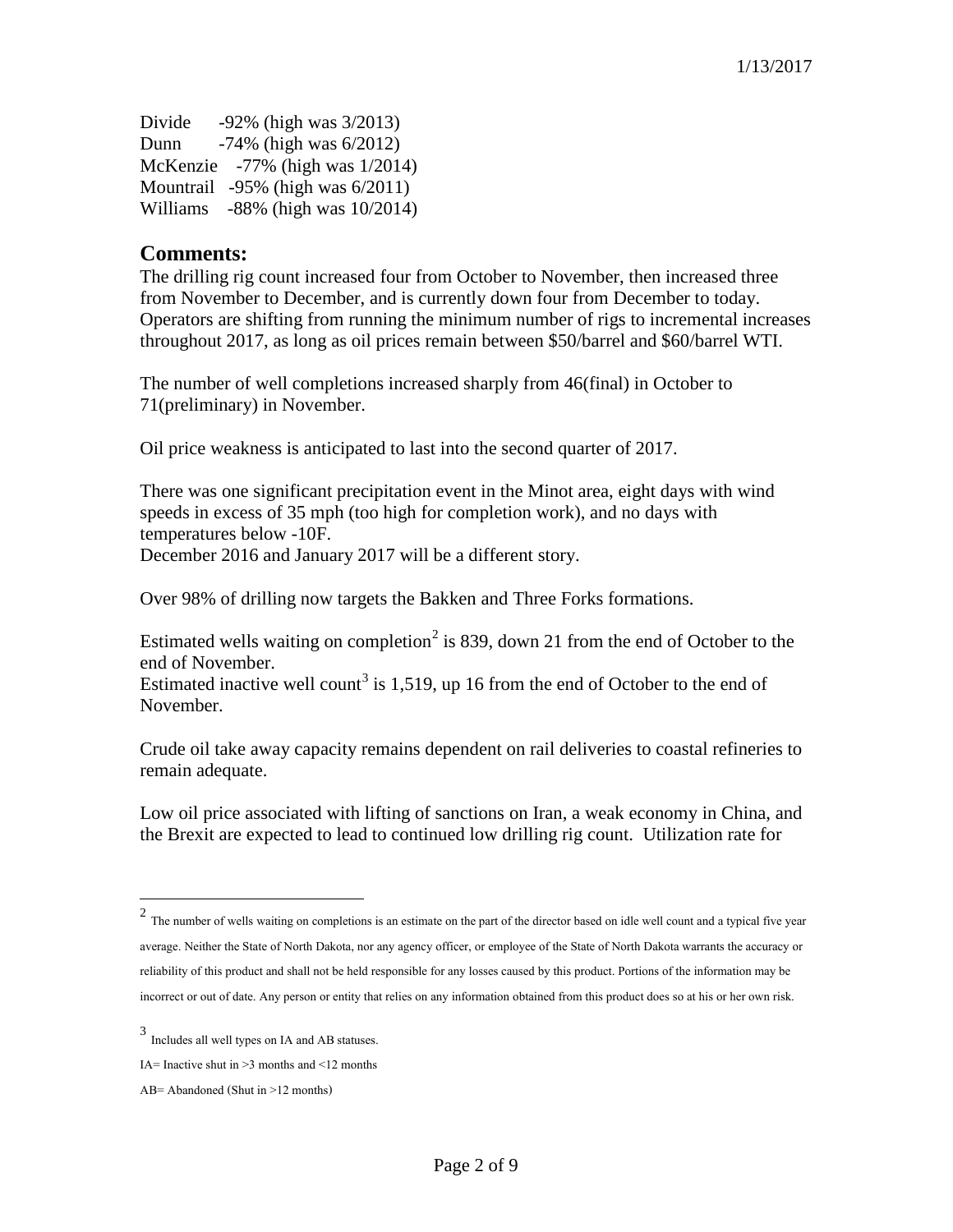rigs capable of 20,000+ feet is 25-30% and for shallow well rigs (7,000 feet or less) 15- 20%.

Drilling permit activity fell slightly from October to November then decreased sharply November to December. Operators are maintaining a permit inventory that will accommodate a return to the drilling price point within the next 12 months.

Rigs actively drilling on federal surface in the Dakota Prairie Grasslands is unchanged at 1.

Activity on the Fort Berthold Reservation is as follows: 8 drilling rigs (1 on fee lands and 7 on trust lands) 172,548 barrels of oil per day (110,251 from trust lands & 62,298 from fee lands) 1,546 active wells (1,080 on trust lands & 466 on fee lands) 131 wells waiting on completion 502 approved drilling permits (312 on trust lands & 190 on fee lands) 1,694 additional potential future wells (1,188 on trust lands & 506 on fee lands)

Seismic activity is down slightly. There are 4 surveys active, 0 recording, 0 NDIC reclamation projects, 0 remediating, 1 suspended, and 3 permitted.

North Dakota leasing activity is limited to renewals and top leases in the Bakken - Three Forks area.

US natural gas storage is now 0.1% below the five-year average indicating some price improvement in the future. North Dakota shallow gas exploration could be economic at future gas prices, but is not at the current price. The operator of the exploration well (file 27235) in Emmons County has cancelled all other permits in the area and is in the process of transferring the well to a working interest owner who plans a production test. The well appears to contain 2 pay sections totaling about 80 feet thick with very good gas shows.

The price of natural gas delivered to Northern Border at Watford City is down \$0.30 to \$2.70/MCF. This results in a current oil to gas price ratio of 15 to 1. The percentage of gas flared decreased to 11% with Alliance Pipeline back in service. The Tioga gas plant operated at 83% of capacity. The expansion of gas gathering from south of Lake Sakakawea has now been approved with start-up anticipated in Q1 of 2017. The November Bakken capture percentage was 90% with the daily volume of gas flared from October to November down 47 MMCFD. The historical high flared percent was 36% in 09/2011.

Gas capture statistics are as follows: Statewide 89% Statewide Bakken 90% Non-FBIR Bakken 91% FBIR Bakken 88%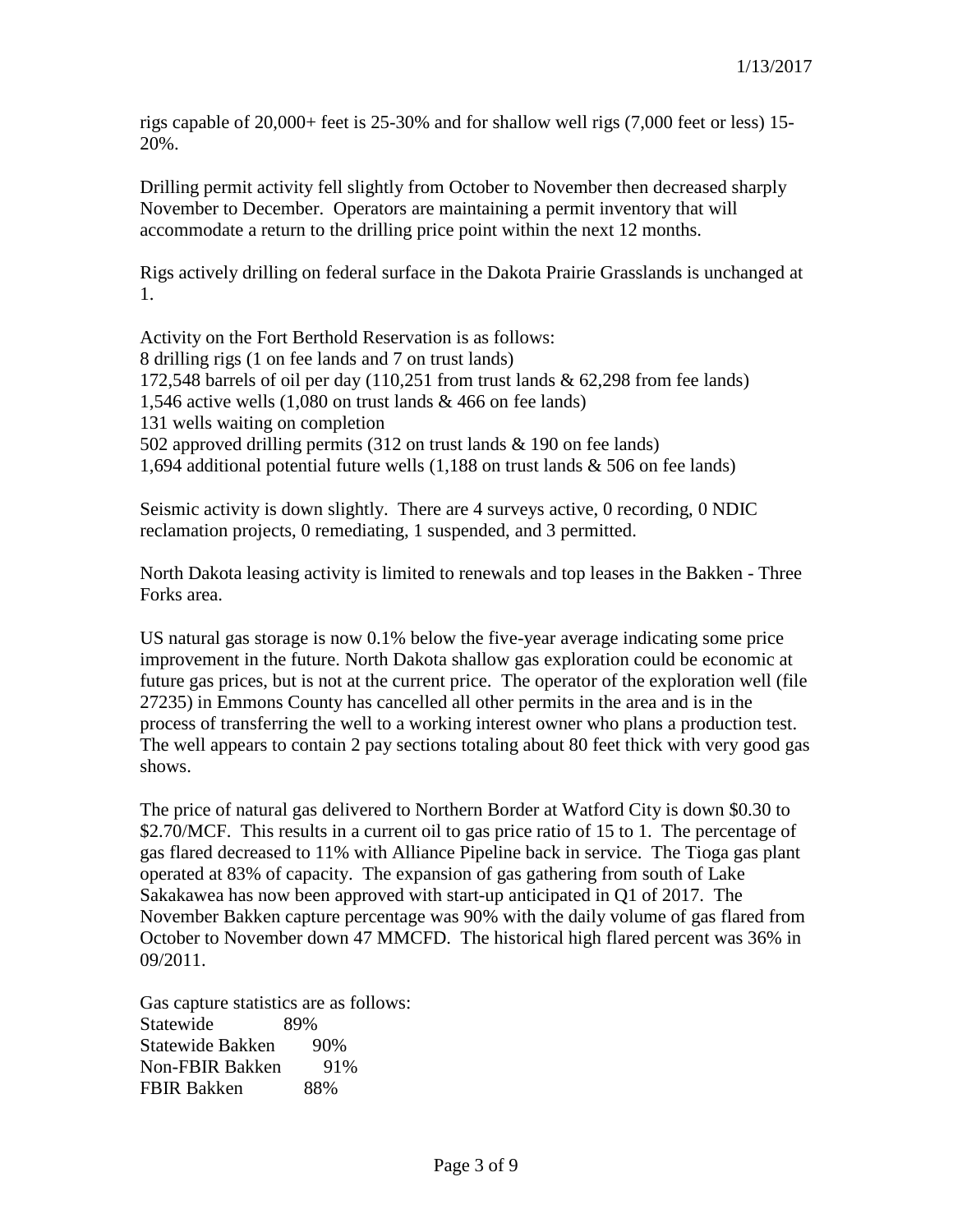Trust FBIR Bakken 87% Fee FBIR 90%

77% January 1, 2015 through March 31, 2016 80% April 1, 2016 through October 31, 2016 85% November 1, 2016 through October 31, 2018 88% November 1, 2018 through October 31, 2020 91% beginning November 1, 2020

The North Dakota Legislature passed HB1432 which sets up a council to address Clean Water Act, Safe Drinking Water Act, Clean Air Act, and Endangered Species Act issues: **BIA** has published a new final rule to update the process for obtaining rights of way on Indian land. The rule was published 11/19/15 and became effective 12/21/15. The final rule can be found at [https://www.federalregister.gov/articles/2015/11/19/2015-](https://www.federalregister.gov/articles/2015/11/19/2015-28548/rights-of-way-on-indian-land) [28548/rights-of-way-on-indian-land.](https://www.federalregister.gov/articles/2015/11/19/2015-28548/rights-of-way-on-indian-land) On 3/11/16, the Western Energy Alliance filed a complaint and motion for a temporary restraining order and/or a preliminary injunction. On 4/19/16, the US District court for the District of North Dakota issued an order denying the motion for a preliminary injunction.

**BLM** has published a new final rule 43 CFR 3161.1, 3162.4-1, 3163.2, 3165.3, 3170.3, 3170.6-3170.8, and 3173.1 to replace Onshore Order 3. The final rule can be viewed online at

[https://www.blm.gov/style/medialib/blm/wo/MINERALS\\_\\_REALTY\\_\\_AND\\_RESOUR](https://www.blm.gov/style/medialib/blm/wo/MINERALS__REALTY__AND_RESOURCE_PROTECTION_/energy/onshore_order_documents.Par.33040.File.dat/OO_3170_3173_%20Draft_10_14_16.pdf) [CE\\_PROTECTION\\_/energy/onshore\\_order\\_documents.Par.33040.File.dat/OO\\_3170\\_31](https://www.blm.gov/style/medialib/blm/wo/MINERALS__REALTY__AND_RESOURCE_PROTECTION_/energy/onshore_order_documents.Par.33040.File.dat/OO_3170_3173_%20Draft_10_14_16.pdf) [73\\_%20Draft\\_10\\_14\\_16.pdf.](https://www.blm.gov/style/medialib/blm/wo/MINERALS__REALTY__AND_RESOURCE_PROTECTION_/energy/onshore_order_documents.Par.33040.File.dat/OO_3170_3173_%20Draft_10_14_16.pdf) NDIC review indicates that BLM revised the proposed rule to remove the application of 43 CFR 3160 that would have required a federal drilling permit for non-federal wells in a unit or CA and expanded the circumstances in which commingling of production can be permitted, but failed to reduce the enormous expansion of record keeping requirements as recommended in NDIC comments.

**BLM** has published a new final rule 43 CFR 3174.1-3174.15 to replace Onshore Order 4 which sets standards for the measurement of oil. The final rule can be viewed online at [https://www.blm.gov/style/medialib/blm/wo/MINERALS\\_\\_REALTY\\_\\_AND\\_RESOUR](https://www.blm.gov/style/medialib/blm/wo/MINERALS__REALTY__AND_RESOURCE_PROTECTION_/energy/onshore_order_documents.Par.48007.File.dat/OO_3174_Draft_10_14_16.pdf) [CE\\_PROTECTION\\_/energy/onshore\\_order\\_documents.Par.48007.File.dat/OO\\_3174\\_Dr](https://www.blm.gov/style/medialib/blm/wo/MINERALS__REALTY__AND_RESOURCE_PROTECTION_/energy/onshore_order_documents.Par.48007.File.dat/OO_3174_Draft_10_14_16.pdf) aft 10\_14\_16.pdf. NDIC review indicates that BLM revised the proposed rule to incorporate API oil measurement standards by reference as recommended in NDIC comments.

**BLM** has published a new final rule 43 CFR 3175.10-3175.150 to update and replace its regulations (Onshore order 5) governing the measurement of natural gas produced from onshore Federal and Indian leases. The final rule can be viewed online at [https://www.blm.gov/style/medialib/blm/wo/MINERALS\\_\\_REALTY\\_\\_AND\\_RESOUR](https://www.blm.gov/style/medialib/blm/wo/MINERALS__REALTY__AND_RESOURCE_PROTECTION_/energy/onshore_order_documents.Par.48468.File.dat/OO_3175_Draft_10_14_16.pdf) [CE\\_PROTECTION\\_/energy/onshore\\_order\\_documents.Par.48468.File.dat/OO\\_3175\\_Dr](https://www.blm.gov/style/medialib/blm/wo/MINERALS__REALTY__AND_RESOURCE_PROTECTION_/energy/onshore_order_documents.Par.48468.File.dat/OO_3175_Draft_10_14_16.pdf) [aft\\_10\\_14\\_16.pdf](https://www.blm.gov/style/medialib/blm/wo/MINERALS__REALTY__AND_RESOURCE_PROTECTION_/energy/onshore_order_documents.Par.48468.File.dat/OO_3175_Draft_10_14_16.pdf)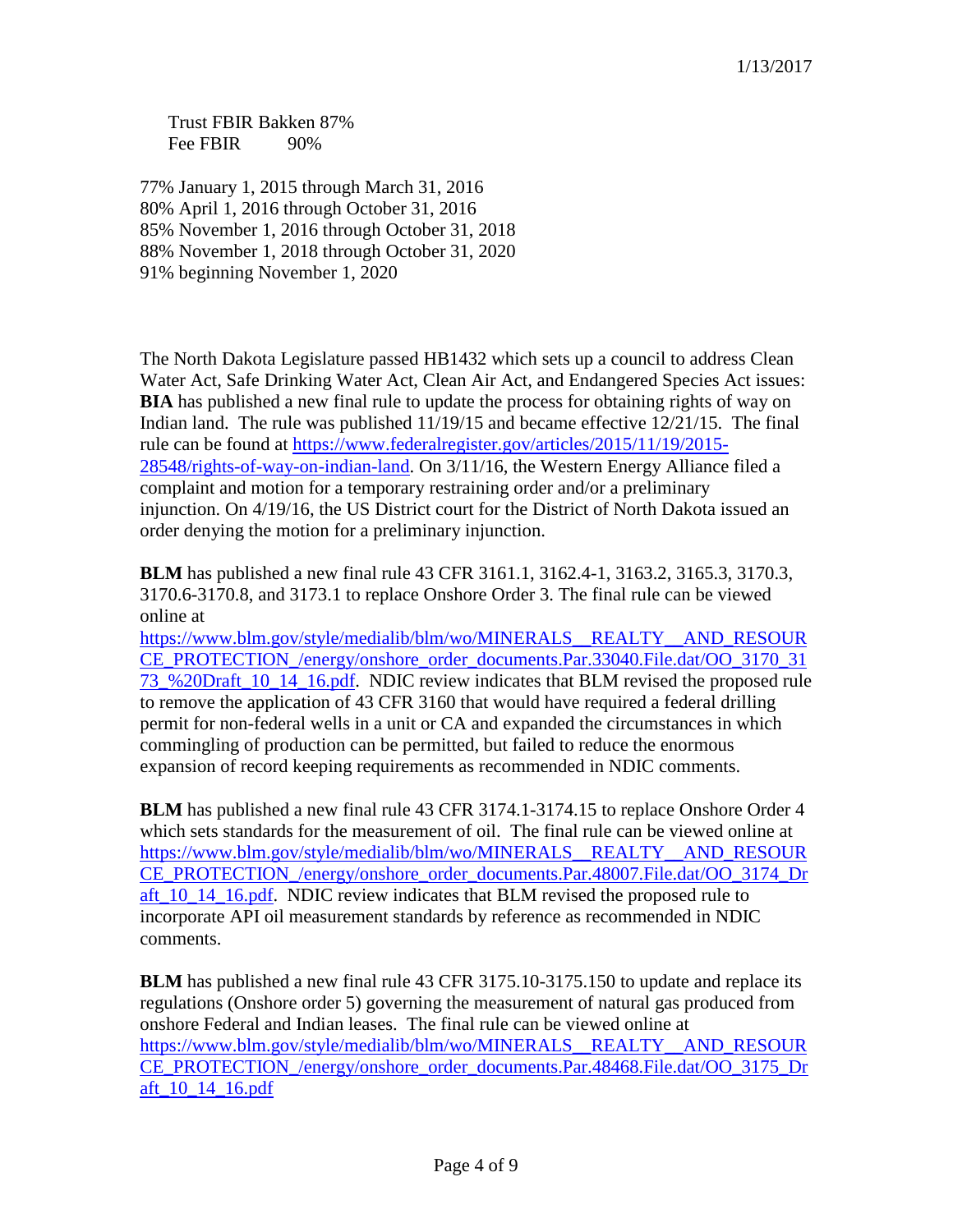NDIC review indicates that BLM made slight revisions to the proposed rule as recommended in NDIC comments, but failed to simply incorporate API and AGA standards by reference resulting in a final rule that will be outdated any time new natural gas measurement technologies become available or when standards are improved or modified.

**BLM** has published a final rule new final rule 43 CFR Parts 3100, 3160 and 3170 to update and replace its regulations on venting and flaring of natural gas effective 1/17/16. The final rule can be viewed online at [https://www.blm.gov/programs/energy](https://www.blm.gov/programs/energy-and-minerals/oil-and-gas/operations-and-production/methane-and-waste-prevention-rule)[and-minerals/oil-and-gas/operations-and-production/methane-and-waste-prevention-rule.](https://www.blm.gov/programs/energy-and-minerals/oil-and-gas/operations-and-production/methane-and-waste-prevention-rule) North Dakota, Wyoming, Montana, Western Energy Alliance, and IPAA filed for a preliminary injunction to prevent the rule going into effect until the case is settled. A hearing in Casper, Wyoming was held 1/6/17. A ruling on the motion for preliminary injunction or a stay on the rule effective date is expected today or Monday.

**BLM** revised final regulations for hydraulic fracturing on federal and Indian lands were published in the CFR on 3/26/15 and they were scheduled to go into effect 6/24/15. North Dakota, Colorado, Utah, Wyoming, Western Energy Alliance, and IPAA filed for a preliminary injunction to prevent the rules going into effect until the case is settled. Following a lengthy hearing in Casper, Wyoming on 6/23/15, the court issued a stay on the rules. On 9/30/15 the court granted a preliminary injunction, preventing the rules from being enforced until litigation on the rule is final. The  $10<sup>th</sup>$  Circuit Court of Appeals issued an order 3/10/16 denying the industry alternative motion for a stay. On 6/21/16 the court found the rule to be unlawful and ordered it set aside. The plaintiffs filed a motion with the US Court of Appeals for the Tenth Circuit to dismiss the appeal of the preliminary injunction. The Department of Justice on behalf of the BLM and the intervening environmental groups have appealed the decision on the rule and oppose the motion to dismiss the appeal of the preliminary injunction. The North Dakota Response Brief to the US Court of Appeals for the Tenth Circuit was filed 9/15/16. A three judge panel of the 10th Circuit will hear arguments on Wednesday March 22nd at 2pm. NDIC comments on the rule can be found at [http://www.nd.gov/ndic/ic-press/BLM-comments-](http://www.nd.gov/ndic/ic-press/BLM-comments-120625.pdf)[120625.pdf](http://www.nd.gov/ndic/ic-press/BLM-comments-120625.pdf)

**BLM** has published the North Dakota Greater Sage-Grouse Proposed Resource Management Plan Amendment and Final EIS. NDIC is evaluating whether the state needs to intervene in the lawsuit filed by Western Energy Alliance challenging the final plan. Information on the plan and EIS can be found at the following web addresses: [https://www.blm.gov/epl-front-](https://www.blm.gov/epl-front-office/eplanning/planAndProjectSite.do?methodName=dispatchToPatternPage¤tPageId=48797)

[office/eplanning/planAndProjectSite.do?methodName=dispatchToPatternPage&currentP](https://www.blm.gov/epl-front-office/eplanning/planAndProjectSite.do?methodName=dispatchToPatternPage¤tPageId=48797) [ageId=48797](https://www.blm.gov/epl-front-office/eplanning/planAndProjectSite.do?methodName=dispatchToPatternPage¤tPageId=48797)

**EPA** on 12/13/16 EPA released their final report on Impacts of Hydraulic Fracturing Activities on Drinking Water Resources. The review can be found at [https://epa.gov/hfstudy.](https://epa.gov/hfstudy) The revised final report is essentially the same information with different conclusions. NDIC is reviewing the report to determine if any action is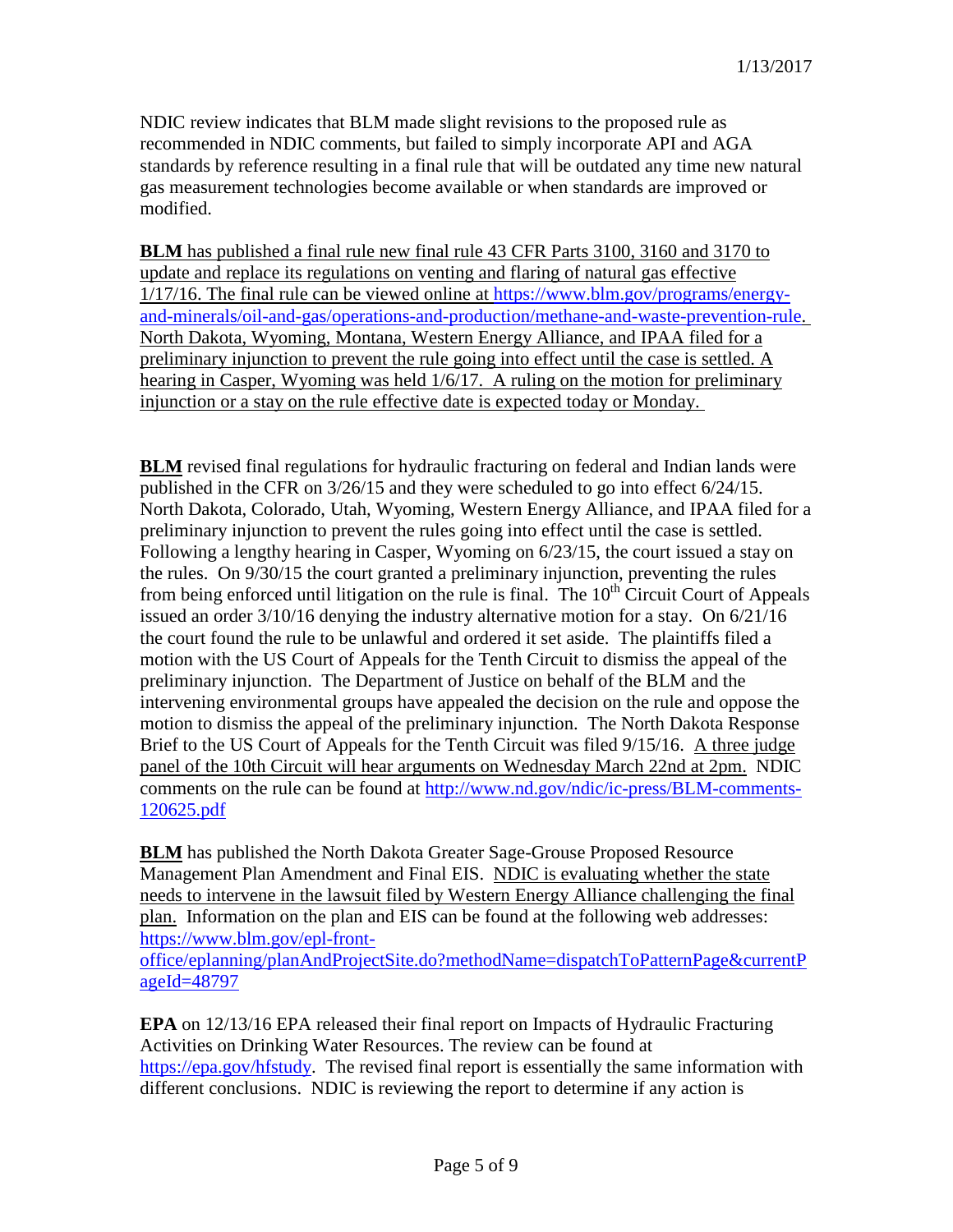appropriate. NDIC comments on the EPA Assessment can be found at <http://www.nd.gov/ndic/ic-press/DMR-EPA-HydraulicFractureComments.pdf>

**EPA** On 8/26/15 a coalition of environmental organizations filed a 60 day legal notice with the U.S. Environmental Protection Agency demanding more regulation of drilling and fracking waste. The groups are the Environmental Integrity Project, Natural Resources Defense Council, Earthworks, Responsible Drilling Alliance, San Juan Citizens Alliance, West Virginia Surface Owners Rights Organization, and the Center for Health, Environment and Justice. On 5/4/16 the same environmental groups filed suit against the EPA in the federal district court for the District of Columbia. The Plaintiffs Allege that EPA "has failed to meet its nondiscretionary duty" under the federal Resource Conservation and Recovery Act (RCRA ) to review and revise the RCRA Subtitle D solid waste regulations for O&G wastes every three years and that EPA last completed such a review in 1988 and that EPA has failed to review or revise the guidelines for state solid waste plans since 1981.

Plaintiffs want to force EPA to do two things-

1. Issue more stringent regulations for managing and disposing of O&G wastes, including on issues such as open-air pits and impoundments used for storing O&G wastewater, underground injection wells, and the transportation of O&G wastes by truck or pipeline.

2. Make the state solid waste plan guidelines more stringent and comprehensive. The document filed in the suit can be found at [http://environmentalintegrity.org/wp](http://environmentalintegrity.org/wp-content/uploads/2016-05-04-RCRA-OG-Wastes-Deadline-Suit-Complaint-FILED.pdf)[content/uploads/2016-05-04-RCRA-OG-Wastes-Deadline-Suit-Complaint-FILED.pdf](http://environmentalintegrity.org/wp-content/uploads/2016-05-04-RCRA-OG-Wastes-Deadline-Suit-Complaint-FILED.pdf) On 6/30/16 North Dakota filed motions to intervene in order to prevent a sue and settle situation that would adversely impact state regulatory jurisdiction and to dismiss the case. Motions to Intervene were also filed by the Texas Railroad Commission, American Petroleum Institute, Independent Petroleum Association of America, and the association of Texas oil and gas producer/royalty owners (TIPRO). The plaintiffs and EPA each filed motions to oppose the motions to intervene. North Dakota filed a reply in support of its motion on 9/23/16. Late Friday afternoon 11/18/16 the U.S. District Court in Washington DC denied North Dakota and the two industry association's Motions to Intervene. The Court accepted the NGOs' statements in their briefs that all they asked for in their Complaint was a deadline for EPA to conduct a rulemaking, and concluded that none of the intervenors had demonstrated a sufficient "injury" to support standing in that context. On December 23 , EPA and the NGOs submitted a proposed consent decree to the Court that would settle the RCRA Subtitle D litigation. Unlike under the Clean Air Act, there is no statutory RCRA requirement that the proposed decree be published in the Federal Register or put out for public comment. NDIC has significant concerns about the proposed decree and submitted a letter to the court expressing those concerns. Since the court denied ND's motion to intervene, ND is not a party. The consent decree was approved Dec. 28 by U.S. District Judge John D. Bates. The EPA has agreed to review the regulations and by March 2019 either propose new rules or determine that new rules aren't necessary. This is an attempt by EPA and the NGOs to impose court-ordered obligations that would be difficult for the new administration to evade and looks like an attempt to ram through a sue and settle deal before the new administration takes office. NDIC is evaluating whether the state needs to appeal the decision(s) and consent decree.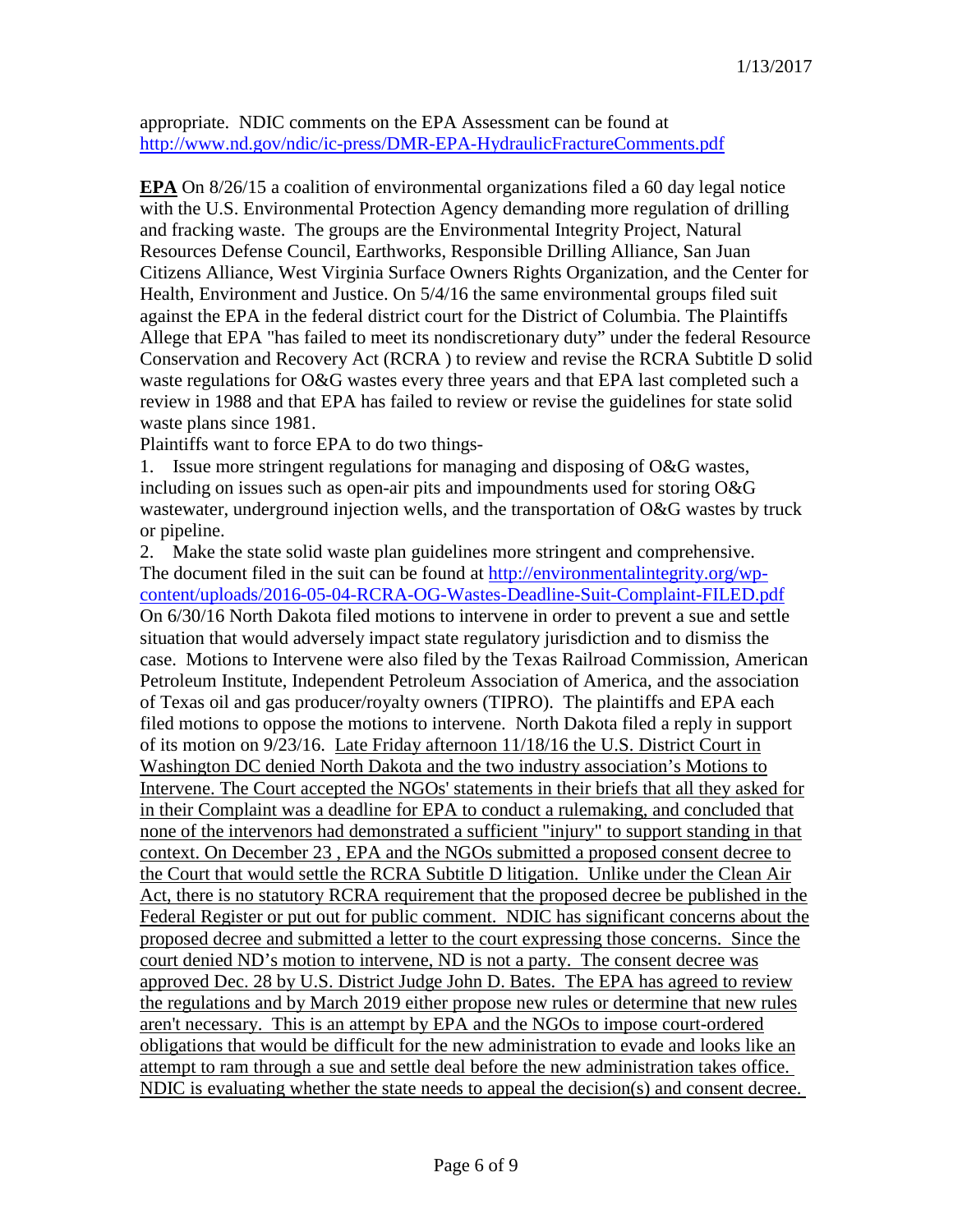**EPA** Prime Minister Justin Trudeau and President Barack Obama announced Thursday 3/10/16 their two countries will work together to reduce methane emissions from the oil and gas sector by 40 to 45 per cent below 2012 levels by 2025. On 6/3/16 the proposed "Information Collection Effort for Oil and Gas Facilities" was published in the Federal Register. The notice and supporting statement along with the operator survey and facility survey can be found at [https://www3.epa.gov/airquality/oilandgas/actions.html.](https://www3.epa.gov/airquality/oilandgas/actions.html) NDIC comments can be found at [http://www.nd.gov/ndic/ic-press/dmr-epa-comments2016-](http://www.nd.gov/ndic/ic-press/dmr-epa-comments2016-0204.pdf) [0204.pdf.](http://www.nd.gov/ndic/ic-press/dmr-epa-comments2016-0204.pdf) On 9/23/16 EPA issued the second draft of an Information Collection Request (ICR) to require oil and natural gas companies to provide extensive information needed to develop regulations to reduce methane emissions from existing oil and gas sources. The second draft reflects a number of changes EPA made based on comments the agency received on the draft ICR. The ICR process, which is governed by the Paperwork Reduction Act, provides the public two opportunities to review drafts of the ICR and supporting materials. The comment period for the second draft ICR closed 10/31/16. Due to NDIC schedule conflicts the North Dakota Department of Health (NDDH) provided comments for the state of North Dakota. Those comments are available from the NDIC or NDDH upon request. After reviewing public comment, the Office of Management and Budget (OMB) will determine whether to approve the ICR.

**EPA** On 6/3/16 the final rule proposing a suite of changes to Clean Air Act permitting requirements for new and modified emissions sources in the oil and natural gas industry was published in the Federal Register. On 6/29/16 the NDIC decided to file a Petition for Review with the US Appeals Court for the District of Columbia to defend the state's sovereign jurisdiction over oil and gas regulation. Thirteen other states have joined this effort. North Dakota declined the standard offer to explore settlement through the court's mediation program.

The proposed actions and NDIC comments are as follows:

o Proposed New Source Performance Standards – Docket ID number EPA-HQ-OAR-2010-0505. NDIC comments can be found at [http://www.nd.gov/ndic/ic-press/EPA-HQ-](http://www.nd.gov/ndic/ic-press/EPA-HQ-OAR-2010-0505.pdf)[OAR-2010-0505.pdf](http://www.nd.gov/ndic/ic-press/EPA-HQ-OAR-2010-0505.pdf)

o Draft Control Techniques Guidelines – Docket ID number: EPA-HQ-OAR-2015-0216. NDIC comments can be found at [http://www.nd.gov/ndic/ic-press/EPA-HQ-OAR-2015-](http://www.nd.gov/ndic/ic-press/EPA-HQ-OAR-2015-0216.pdf) [0216.pdf](http://www.nd.gov/ndic/ic-press/EPA-HQ-OAR-2015-0216.pdf)

o Proposed Source Determination Rule – Docket ID number: EPA-HQ-OAR-2013-0685. NDIC comments can be found at [http://www.nd.gov/ndic/ic-press/EPA-HQ-OAR-2013-](http://www.nd.gov/ndic/ic-press/EPA-HQ-OAR-2013-0685.pdf) [0685.pdf](http://www.nd.gov/ndic/ic-press/EPA-HQ-OAR-2013-0685.pdf)

o Proposed Federal Implementation Plan for Implementing Minor New Source Review Permitting in Indian Country – Docket ID number: EPA-HQ-OAR-2014-0606. NDIC comments can be found at [http://www.nd.gov/ndic/ic-press/EPA-HQ-OAR-2014-](http://www.nd.gov/ndic/ic-press/EPA-HQ-OAR-2014-0606.pdf) [0606.pdf.](http://www.nd.gov/ndic/ic-press/EPA-HQ-OAR-2014-0606.pdf)

North Dakota et al. and EPA have filed motions to govern further proceedings and briefing schedules.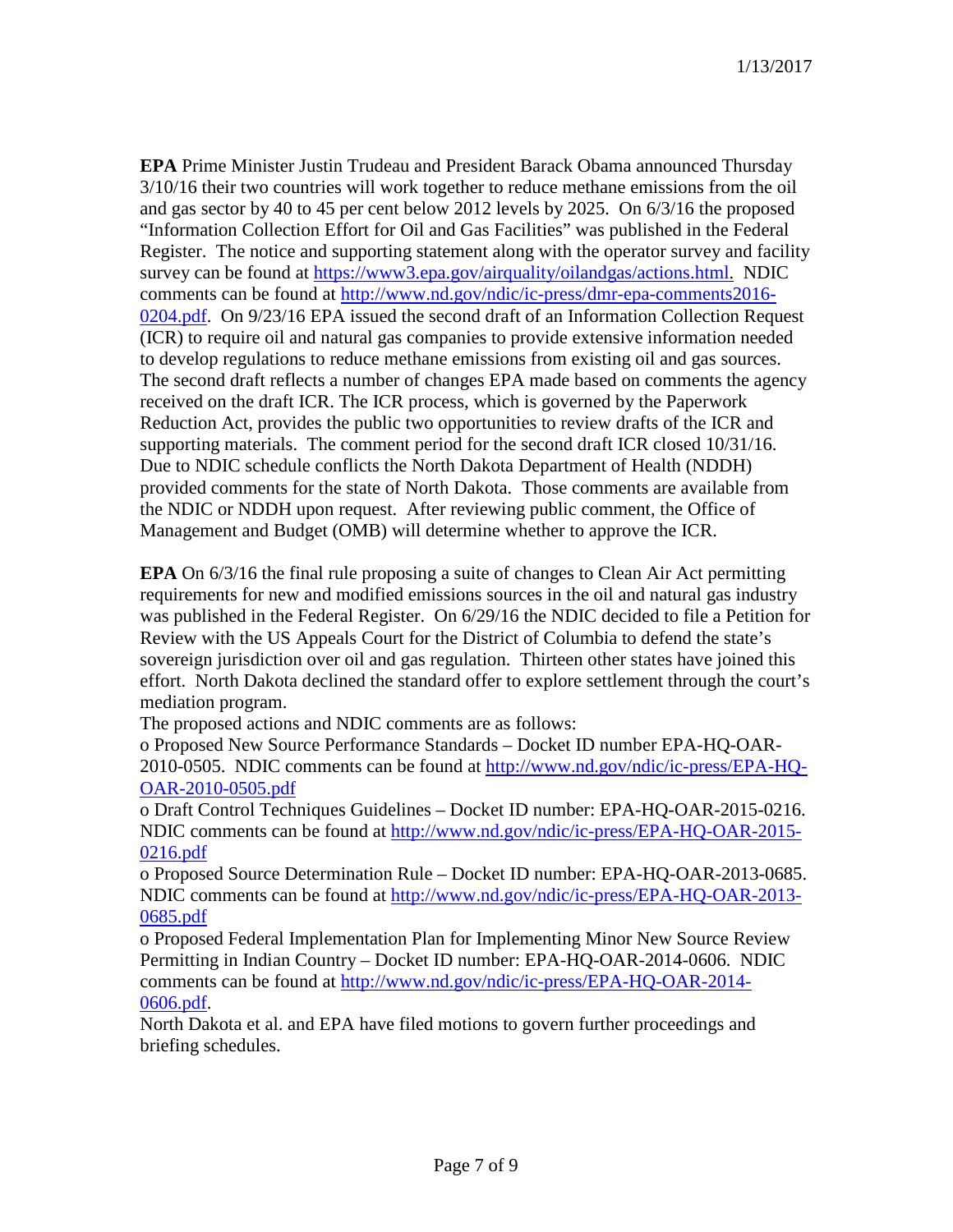**EPA** published an advanced notice of proposed rule-making to seek comments on the information that should be reported or disclosed for hydraulic fracturing chemical substances and mixtures and the mechanism for obtaining this information. The proposed rule-making is in response to a petition from Earthjustice and 114 other groups who are opposed to the use of the GWPC-IOGCC FracFocus website process of chemical disclosure and any type of trade secret protection for hydraulic fracturing fluid mixtures. These groups are requesting EPA regulation of chemical disclosure under the federal Toxic Substances Control Act. Thanks to all who provided comments in support of a "states first" policy. NDIC comments can be viewed at [http://www.nd.gov/ndic/ic](http://www.nd.gov/ndic/ic-press/DMR-frac714.pdf)[press/DMR-frac714.pdf](http://www.nd.gov/ndic/ic-press/DMR-frac714.pdf)

**EPA** Administrator, Gina McCarthy, and the Assistant Secretary of the Army (Civil Works), Jo Ellen Darcy, signed the "Waters of the United States" final rule on 05/27/2015. The final rule was published in the Federal Register 7/29/15 and became effective in 37 states on 8/28/15. North Dakota, Alaska, Arizona, Arkansas, Colorado, Idaho, Missouri, Montana, Nebraska, New Mexico, Nevada, South Dakota, and Wyoming filed a lawsuit in U.S. District Court, claiming the final rule would harm states as regulators of the waters and lands. On 8/27/15 Federal District Judge Erickson granted a preliminary injunction preventing enforcement of the rule in the 13 states. The North Dakota case will now be subject to appeal, but no schedule has been set at this time. NDIC comments can be viewed at [http://www.nd.gov/ndic/ic-press/WOTUS](http://www.nd.gov/ndic/ic-press/WOTUS-comments.pdf)[comments.pdf](http://www.nd.gov/ndic/ic-press/WOTUS-comments.pdf)

Texas, Mississippi and Louisiana filed a joint complaint in the U.S. District Court for the Southern District of Texas, charging that the rule is unconstitutional. Ohio and Michigan filed a complaint in the U.S. District Court for the Southern District of Ohio, alleging that the expansion of jurisdiction includes dry land. Georgia and eight other states (Alabama, Florida, Kansas, Kentucky, South Carolina, Utah, West Virginia and Wisconsin) filed suit in the U.S. District Court for the Southern District of Georgia, asking the court to vacate the rule and block its enforcement by injunction. On 10/9/15 the United States Court Of Appeals for the Sixth Circuit granted a nationwide stay of the WOTUS rule pending jurisdiction determinations.

**PHMSA** Advance notice of proposed rulemaking (ANPRM)was announced 1/10/17. SUMMARY: PHMSA is considering revising the Hazardous Materials Regulations (HMR) to establish vapor pressure limits for unrefined petroleum-based products and potentially all Class 3 flammable liquid hazardous materials that would apply during the transportation of the products or materials by any mode. PHMSA is currently assessing the merits of a petition for rulemaking submitted by the Attorney General of the State of New York regarding vapor pressure standards for the transportation of crude oil. The petition requests that PHMSA implement a Reid Vapor Pressure (RVP) limit less than 9.0 pounds per square inch (psi) for crude oil transported by rail. This rule making could substantially interfere with NDIC oil conditioning regulations. You can read about the NDIC regulations at [https://www.dmr.nd.gov/oilgas/2014Permitting\(2\).asp.](https://www.dmr.nd.gov/oilgas/2014Permitting(2).asp) NDIC will be preparing comments. You may submit comments identified by the docket number PHMSA-2016-0077 (HM-251D) and the relevant petition number by any of the following methods: